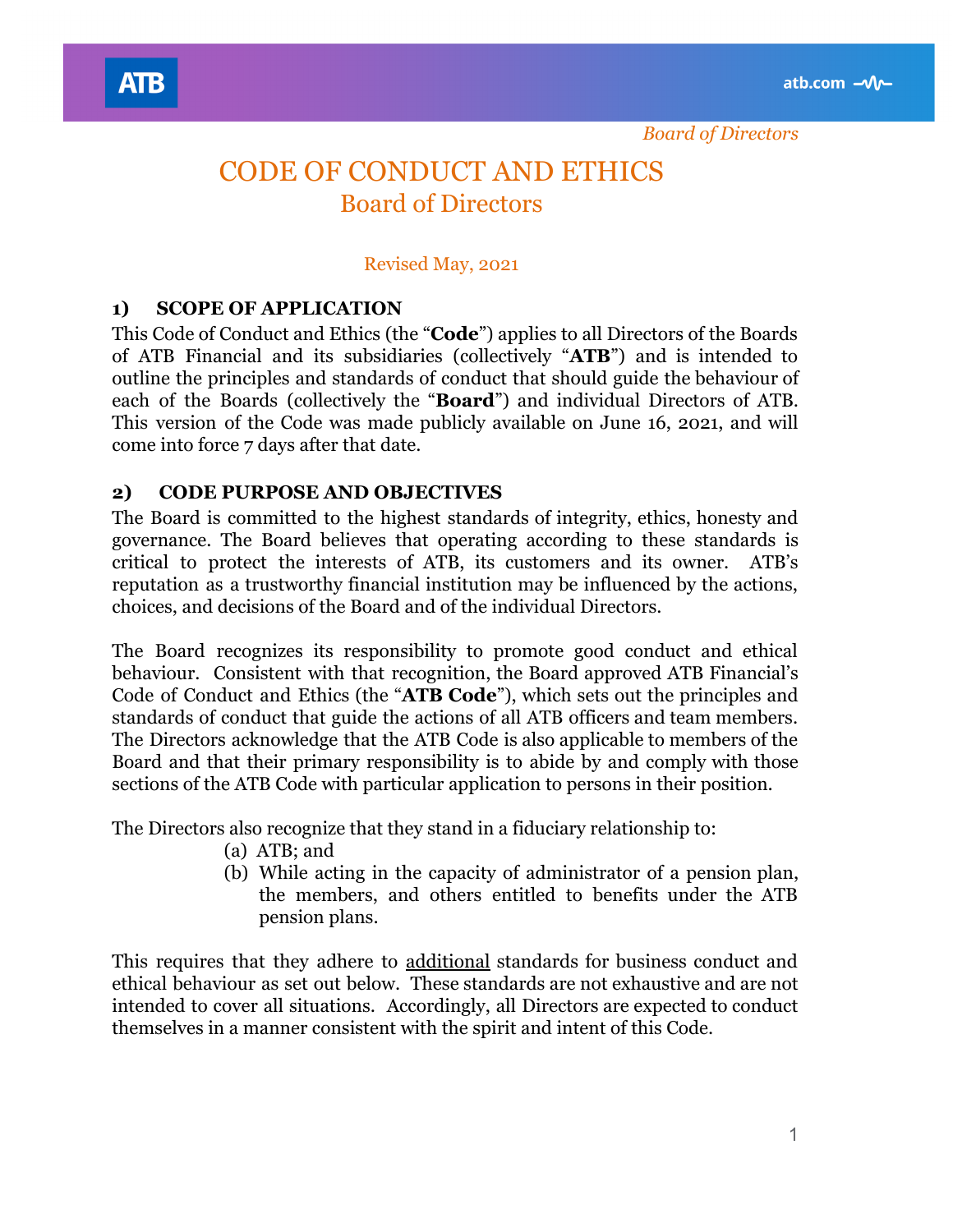### **3) STANDARD OF CONDUCT**

The Directors bear ultimate responsibility to supervise the management and affairs of ATB. In exercising their powers and discharging their duties, Directors must comply with all applicable legislation (including the *ATB Financial Act* and its regulations and the *Business Corporations Act,* as applicable), the By-Laws, the Board Charter, and Board approved policies.

In exercising their powers and discharging their duties, each Director is expected to:

- $\triangleright$  Act honestly and in good faith with a view to the best interests of ATB;
- $\triangleright$  Exercise the care, diligence and skill that a reasonably prudent person would exercise in comparable circumstances;
- $\triangleright$  Exercise his or her powers for the purpose for which they were intended; and
- $\triangleright$  Ensure that his or her personal interests and duty to ATB are not brought into conflict relative to personal, financial or other gain.

In discharging their duties outlined above, the Directors are expected to adhere to the following standards:

#### **a. Conflict of Interest**

Directors will adhere to the Board of Directors Conflict of Interest Policy (the "**Conflict Policy**"). The Conflict Policy addresses situations in which personal, occupational or financial considerations may affect, or appear to affect, a Director's objectivity, judgment or ability to act in the required best interests of ATB. Under the Conflict Policy, a Director must disclose any conflict of interest at the first applicable Directors meeting or declare it to the Chair of the Governance and Conduct Review Committee, the Chair of the Board of Directors, the General Counsel, or, in the case of credit related matters, to the Chief Risk Officer. Directors must act impartially in carrying out their duties.

#### **b. Confidentiality and Privacy**

Each Director is under a duty to maintain the confidentiality of information gained through the performance of their duties, except in circumstances where disclosure is authorized or legally mandated. This includes information concerning the business of any customer as well as general information pertaining to ATB's business, operations, and other organizational or internal matters which are intended to remain confidential. It is the responsibility of each Director to know what information is confidential and to obtain clarification when in doubt. This duty applies at all times during their appointment as a Director and continues after the end of their appointment.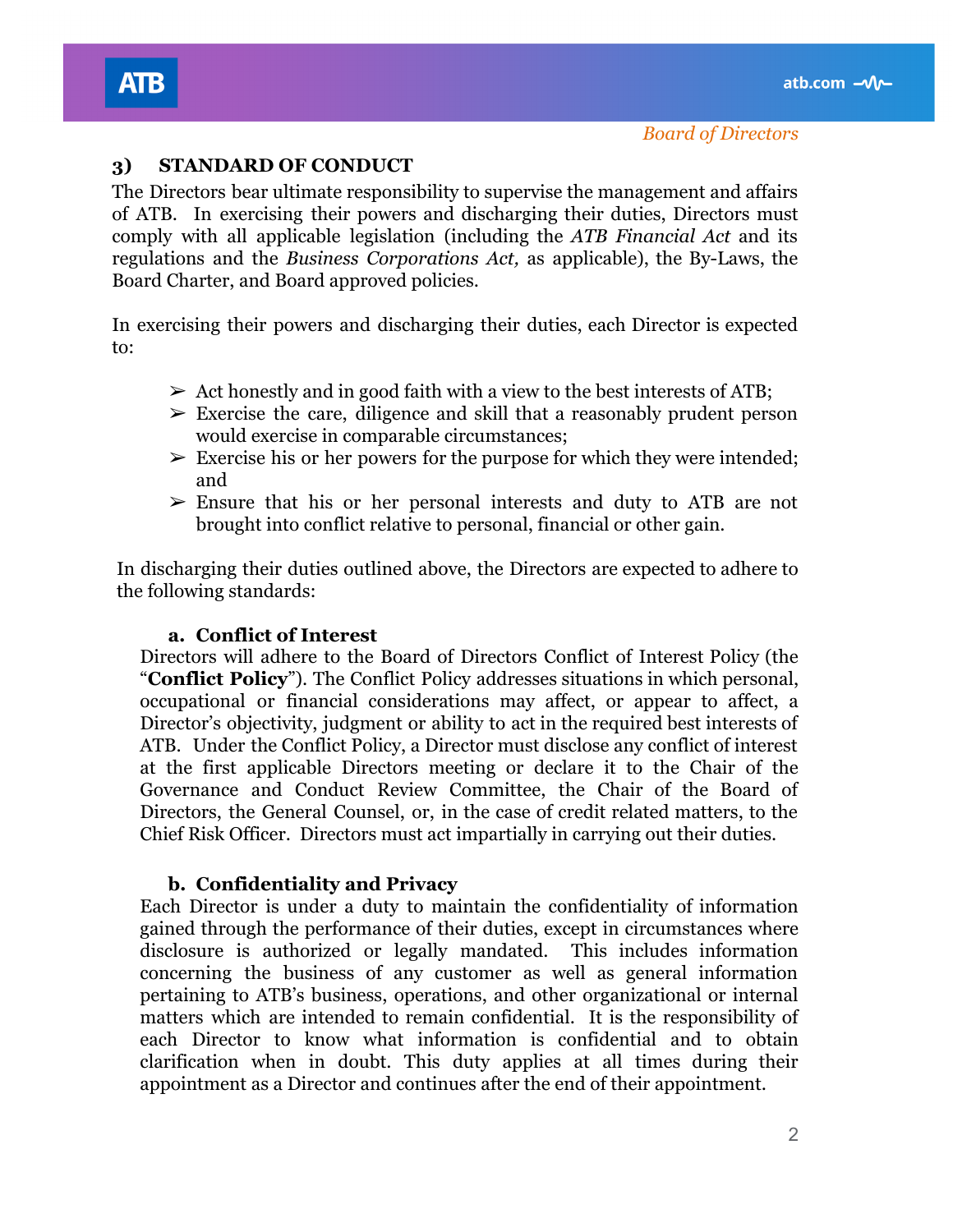#### *Board of Directors*

## **c. Compliance with the Law**

Directors are expected to comply and proactively promote compliance with all laws, rules and regulations. Each Director is under an obligation to promptly advise the Chair of the Governance and Conduct Review Committee or the Chair of the Board if:

- $\triangleright$  He or she is charged with any serious breach of trust or serious violation of the law, including any criminal or quasi-criminal offence, as well as the outcome of those charges;
- $\geq$  Any party commences civil proceedings against him or her which could potentially result in a material detrimental financial impact; or
- $\geq$  Any proceedings are initiated by or against them under the *Bankruptcy and Insolvency Act*.

A Director must resign as a Director if convicted of a serious violation of law or civil judgment for breach of trust, fraud or other wrongdoing.

## *d. Fair Dealing*

ATB adheres to a practice of fair dealing in all of its undertakings. Each Director shall deal fairly with ATB's customers, suppliers, competitors and team members. A Director may not take unfair advantage of anyone through manipulation, concealment, abuse of privileged information, misrepresentation and any other unfair dealing practices.

### *e. Protection and Proper Use of Corporate Assets*

Directors should ensure that ATB's assets are protected and properly and efficiently used for legitimate business purposes.

### *f. Corporate Opportunities*

Directors owe a duty to advance ATB's legitimate interests whenever an opportunity arises and may not:

- $\triangleright$  Take personal advantage of opportunities discovered through the use of corporate assets, property, information or their position;
- ➢ Use or deploying corporate assets, property or information for their personal gain; and
- $\geq$  Compete with ATB.

### *g. Incident Reporting*

Directors are encouraged to proactively promote ethical behavior in all things they do and ensure a healthy ethical workplace. Directors are expected to support incident reporting through the Clearview Connects system. As set out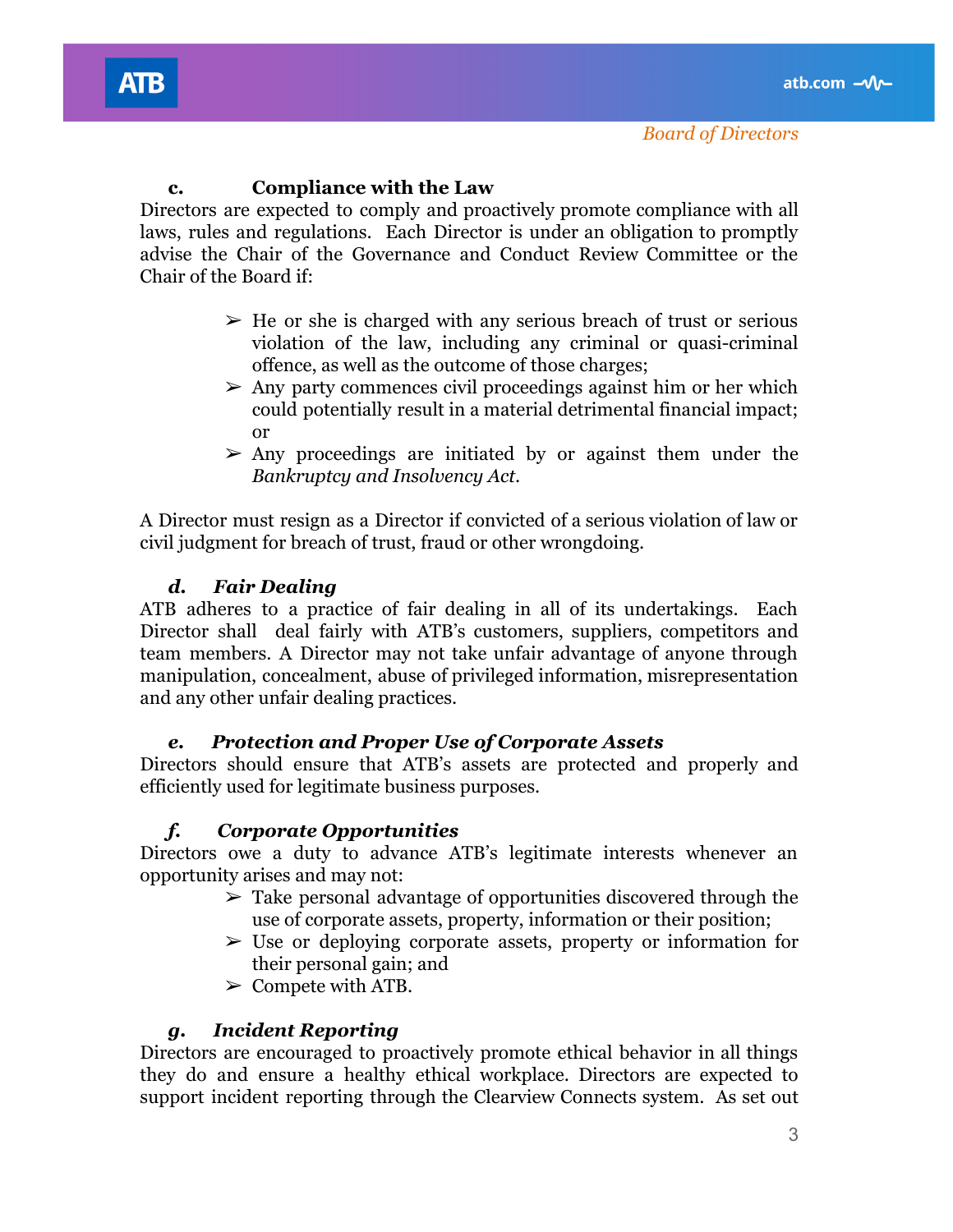#### *Board of Directors*

in the ATB Code, if a Director is aware of an unreported breach of this Code or the ATB Code (by themselves or others), the Director has an obligation to report the incident. ATB is committed to protecting any Director from reprisal for submitting a good faith report or participating in an investigation, and any actual or threatened reprisal is a breach of this Code and the ATB Code.

### *h. Consultation and Waivers*

Each Director is responsible for their conduct at all times. Directors whose conduct or actions have failed to meet the principles and standards set out in this Code must report such behaviour. In addition, from time to time, a situation may arise that warrants a waiver of one or more of the provisions of this Code. In either case, the Director is encouraged to discuss the matter with the Chair of the Governance and Conduct Review Committee or the Chair of the Board.

### *i. Affirmation*

At least once annually, each Director must review and confirm their adherence to this Code or report any non-compliance to this Code.

### **4) PENSION**

ATB, through its Board of Directors, is the administrator of the ATB pension plan. Acting on behalf of ATB in its role as administrator of a pension plan, Directors must ensure that the pension plan and the pension fund are administered in accordance with *the Employment Pension Plans Act*, the regulations and the plan documents.

In exercising their powers and discharging their duties, each Director, while acting in the capacity of administrator of a pension plan, must:

> (a) act honestly, in good faith and in the best interests of (i) the members, and (ii) others entitled to benefits; and

(b) exercise the care, diligence and skill that a person of ordinary prudence would exercise when dealing with the property of another person.

Each Director must not, while acting in the capacity of administrator, knowingly allow his or her interests to conflict with the administrator's powers and duties in respect of the pension plan.

### **5) BREACH OF THE CODE**

Directors must be perceived to be honest and display integrity at all times. In order to protect ATB's reputation as a trustworthy financial institution, ATB will act to